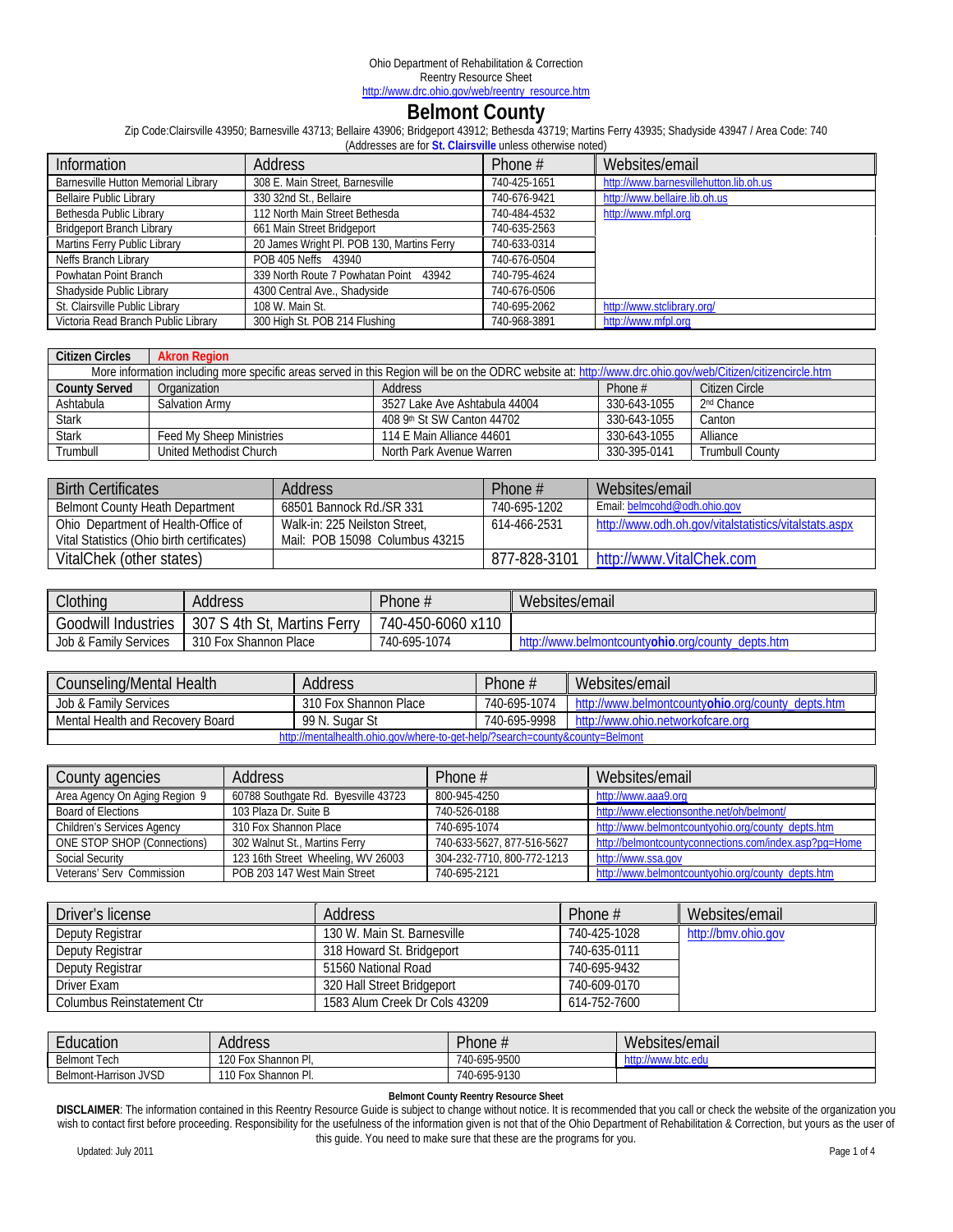# **Belmont County**

Zip Code:Clairsville 43950; Barnesville 43713; Bellaire 43906; Bridgeport 43912; Bethesda 43719; Martins Ferry 43935; Shadyside 43947 / Area Code: 740

| (Addresses are for St. Clairsville unless otherwise noted)                                                                           |                            |                            |                               |  |  |
|--------------------------------------------------------------------------------------------------------------------------------------|----------------------------|----------------------------|-------------------------------|--|--|
| 1235 University Blvd.<br>Steubenville 43952<br>740-283-3771, 800-783-6220<br>Franciscan Universitv<br>tranciscan.edu/home2/Content/n |                            |                            |                               |  |  |
| Ohio GED Transcript                                                                                                                  | 25 S Front, Columbus 43215 | 877-644-6338               | Email: GED@odr.state.oh.us    |  |  |
| Ohio University-Eastern                                                                                                              | 45425 National Rd. W.      | 740-695-1720, 800-648-3331 | http://www.eastern.ohiou.edu/ |  |  |

| shelter<br>meraencv.                                  | Address                                 | $\overline{\phantom{0}}$<br>Phone $\pi$                     | Websites/email              |
|-------------------------------------------------------|-----------------------------------------|-------------------------------------------------------------|-----------------------------|
| . .<br>Health<br>-<br>and<br>Recovery Board<br>Mental | 00 N<br>$\sim$<br>∽<br>Sugar<br>$\cdot$ | -9998<br>/40<br><b>AOR</b><br>$\overline{\phantom{a}}$<br>u | ∍or<br>nu<br>ОΙС<br>าเ<br>. |

| Financial counseling             | <b>Address</b>                   | Phone #      | Websites/email            |
|----------------------------------|----------------------------------|--------------|---------------------------|
| <b>CCCS of Columbiana County</b> | 614 Walnut St. E Liverpool 43920 | 216-386-3328 | http://www.debtadvice.org |
| <b>CCCS of Portage County</b>    | 400 E.<br>4th St E Liverpool     | 330-386-3328 | http://www.debtadvice.org |

| 00d -                                                    | Address                                          | Phone#                | Websites/email                                      |
|----------------------------------------------------------|--------------------------------------------------|-----------------------|-----------------------------------------------------|
| . <sub>r</sub> amilv <sup>e</sup><br>Services<br>Job & F | 310 F<br>n Place<br>$\sim$<br>Fox<br>: Shannon I | $3 - 1074$<br>740-695 | depts.htm<br>, www.belmontcountyohio.org<br>. illu- |

| Health<br>clinics                                    | Address                             | Phone $\overline{h}$ | Websites/email |
|------------------------------------------------------|-------------------------------------|----------------------|----------------|
| Belmont<br>'Jepartment<br>' ountyٽ<br>: Heath Depart | Bannock Rd./SR 331<br>68501<br>vuuv | $-1202$<br>740-695   | ∶mai<br>w      |

| <b>Hotlines</b>                            | Phone #                                      | Websites/email                                                             |
|--------------------------------------------|----------------------------------------------|----------------------------------------------------------------------------|
| Toll-Free Ohio Hotlines sponsored by the   |                                              | http://www.house.state.oh.us/index.php?option=com_content&view=article&id= |
| Ohio House of Representatives              |                                              | 52&Itemid=122                                                              |
| 24 Hour Cocaine Hotline                    | 800-992-9239                                 |                                                                            |
| <b>AIDS National Hotline</b>               | 800-342-2437                                 |                                                                            |
| <b>AIDS Treatment Information Services</b> | 800-448-0440                                 |                                                                            |
| Al-Anon/Alateen Hotline                    | 800-344-2666                                 |                                                                            |
| Alcohol Abuse                              | 800-234-1253; 800-274-<br>2042; 800-222-0469 | http://www.aa.org                                                          |
| Centers for Disease Control AIDS Info      | 800-232-4636                                 | http://www.cdc.gov                                                         |
| Child Abuse Hotline                        | 800-422-4453                                 |                                                                            |
| Cocaine Help Line                          | 800-262-2463                                 | http://www.na.org                                                          |
| Domestic Violence hotline                  | 800-799-7233                                 |                                                                            |
| <b>Eating Disorders Ctr</b>                | 888-236-1188                                 |                                                                            |
| <b>Family Violence Hotline</b>             | 800-313-1310                                 |                                                                            |
| <b>Gambling Problems</b>                   | 800-589-9966                                 | http://www.ohiolottery.com/Resources/Play-Responsibly                      |
| Hopeline                                   | 800-784-2433                                 |                                                                            |
| Marijuana Anonymous                        | 800-766-6779                                 |                                                                            |
| Medicaid                                   | 800-324-8680 Fed                             |                                                                            |
|                                            | 800-686-1516State                            |                                                                            |
| Medicare                                   | 800-686-1578                                 |                                                                            |
| Mental Health InfoSource                   | 800-447-4474                                 |                                                                            |
| National AIDS Hotline                      | 800-342-2437                                 | http://www.cdc.gov/hiv/default.htm                                         |
| National Child Abuse Hotline               | 800-422-4453                                 |                                                                            |
| National Domestic Violence Hotline         | 800-799-7233                                 |                                                                            |
| National Drug Abuse Hotlines               | 800-662-4357                                 |                                                                            |
| National Institute of Mental Health        | 888-269-4389                                 |                                                                            |
| National Missing & Exploited Children      | 800-843-5678                                 |                                                                            |
| National Suicide Prevention Lifeline       | 800-273-8255                                 |                                                                            |
| Ohio Benefits Bank                         | 800-648-1176                                 | http://www.thebenefitbank.com/                                             |
| Ohio Housing Locator                       |                                              | http://www.ohiohousinglocator.org                                          |
| <b>Ohio's Toll-Free Hotlines</b>           |                                              | http://www.house.state.oh.us/jsps/Hotlines.jsp                             |
| Prescription Hope                          | 877-296-HOPE (4673)                          | http://www.prescriptionhope.com                                            |
| Rape Abuse Incest National Network         | 800-656-4673                                 |                                                                            |
| Runaway Hotline                            | 800-621-4000                                 |                                                                            |

#### **Belmont County Reentry Resource Sheet**

**DISCLAIMER**: The information contained in this Reentry Resource Guide is subject to change without notice. It is recommended that you call or check the website of the organization you wish to contact first before proceeding. Responsibility for the usefulness of the information given is not that of the Ohio Department of Rehabilitation & Correction, but yours as the user of this guide. You need to make sure that these are the programs for you.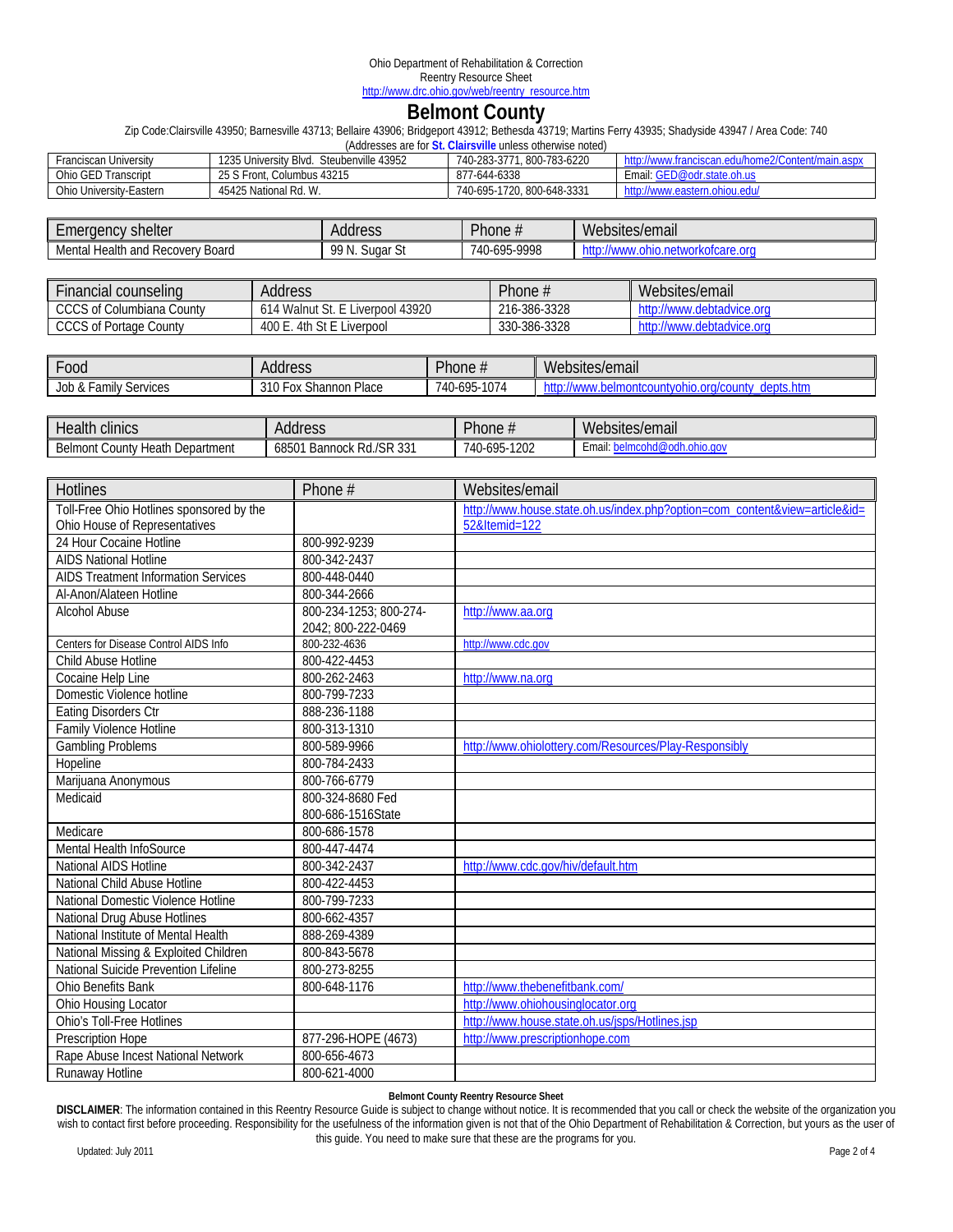## **Belmont County**

Zip Code:Clairsville 43950; Barnesville 43713; Bellaire 43906; Bridgeport 43912; Bethesda 43719; Martins Ferry 43935; Shadyside 43947 / Area Code: 740

| (Addresses are for St. Clairsville unless otherwise noted) |              |                           |  |
|------------------------------------------------------------|--------------|---------------------------|--|
| Self-Injury Hotline                                        | 800-366-8288 | http://www.selfinjury.com |  |
| Sexual Assault Hotline                                     | 800-656-4673 |                           |  |
| Smoking And Health Information                             | 800-232-1311 |                           |  |
| Stop it now! (Sexual Abuse)                                | 888-773-8368 |                           |  |
| Substance Abuse Treatment                                  | 800-662-4357 |                           |  |
| Suicide & Crisis Hotline                                   | 800-999-9999 | http://www.ohiospf.org    |  |

| Housing assistance                                    | <b>Address</b>                  | Phone $#$         | Websites/email                    |
|-------------------------------------------------------|---------------------------------|-------------------|-----------------------------------|
| <b>Belmont Metropolitan Housing Authority</b>         | 100 S. 3rd St. Martins Ferry    | 740-633-5085      |                                   |
| <b>Community Action Commission of Belmont County</b>  | 410 Fox Shannon Pl.             | 740-695-4965      |                                   |
| Ohio Housing Locator                                  |                                 |                   | http://www.ohiohousinglocator.org |
| Salvation Army                                        | 315 37th St. Bellaire           | 740-676-6225      | http://www.salvationarmy.com      |
| Society for Equal Access and Brain Injury Association | 821 Anola Av. Ste B Dover 44622 | 330-343-9292 x501 |                                   |
| of Ohio                                               |                                 |                   |                                   |

| Income/Welfare                  | Address     | $Phi$ hone $\pi$ | Websites/email |
|---------------------------------|-------------|------------------|----------------|
| . Co Child Support Enfrcmt Agcy | 310 Fox     | 5-1074           | .htm           |
| Belmont                         | Shannon Pl. | 740-695          | gebis.         |

| Job Opportunities            | Address                         | Phone $#$                  | Websites/email                                        |
|------------------------------|---------------------------------|----------------------------|-------------------------------------------------------|
| Jobs & Family Serv           | 310 Fox Shannon Pl.             | 740-695-1074               | http://www.belmontcountyohio.org/county_depts.htm     |
| Federal Bonding Program BQCP | 770 W. Broad, Columbus 43222    | 614-728-1534               | http://www.drc.ohio.gov/web/OJL_bonding.htm           |
| Jobview                      |                                 | 866-562-8439               | http://www.jobview.com                                |
| ONE STOP SHOP (Connections)  | 302 Walnut St., Martins Ferry   | 740-633-5627, 877-516-5627 | http://belmontcountyconnections.com/index.asp?pq=Home |
| ONE STOP SHOP ODRC           | 770 W Broad St. Columbus, 43222 | 614-752-1009               | Email: Wanda.Suber@odrc.state.oh.us                   |
| Coordinator's Office         |                                 |                            |                                                       |

| Latino s<br>Services | Address                                     | $P$ hone $\overline{h}$ | Websites/email                |
|----------------------|---------------------------------------------|-------------------------|-------------------------------|
| LAWO/ABLE Migrant    | South 333 W 1st St Suite 5008 Dayton 45402- | 866-837-8832            | .com                          |
| Farmworker Program   | 303 <sup>2</sup>                            | 937-228-8104.           | $-1779$ &Itemid=99 $^{\circ}$ |

| Legal Services               | Address                             | Phone $#$                  | Websites/email                                    |
|------------------------------|-------------------------------------|----------------------------|---------------------------------------------------|
| Belmont Co Public Defender   | 100 West Main Street                | 740-695-5263               | http://www.belmontcountyohio.org/county_depts.htm |
| Legal Hotline for Seniors    |                                     | 800-488-6070               |                                                   |
| Steubenville Office of Legal | 406 Adams Street Steubenville 43952 | 740-283-4781, 800-837-4781 |                                                   |
| <b>Services</b>              |                                     |                            |                                                   |

| <b>Miscellaneous</b>                     | Address                               | Phone #      | Websites/email           |
|------------------------------------------|---------------------------------------|--------------|--------------------------|
| <b>GMN [Guernsey Belmont Noble] Comm</b> | 615 N. St, POB 285 Caldwell 43724     | 740-732-2388 |                          |
| <b>Action Agy</b>                        |                                       |              |                          |
| Medicare/Medicaid C/O Social Security    | 15 E. Sunnybrook Dr. Cincinnati 45237 | 800-772-1213 | http://www.ssa.gov       |
| United Way Upper Ohio Valley             | 51 11th St Wheeling, WV 26003-2937    | 304-232-4625 | http://www.unitedway.org |

| $\cdots$<br>$\sim$ becurity $#$<br>50CIAL: | Address                                                                                 | Phone                                                                                    | Websites/email  |
|--------------------------------------------|-----------------------------------------------------------------------------------------|------------------------------------------------------------------------------------------|-----------------|
| $\sim$<br>Social Security                  | / 26003<br>100<br>$\sim$ .<br>$16th$ .<br>Wheeling.<br>street i<br>WV <sub>V</sub><br>້ | 0 <sub>0</sub><br>7710<br>770<br>$304 -$<br>1011<br>າາາ<br>ovu<br>-2021<br>ା⊍<br>JU<br>∸ | nov<br>.sSd<br> |

| Substance abuse                         | Address                       | Phone #      | Websites/email                       |
|-----------------------------------------|-------------------------------|--------------|--------------------------------------|
| AA/NA                                   |                               | 800-870-3795 | http://www.aa.org; http://www.na.org |
| Comm Mental Health Serv                 | 68353 Bannock Rd              | 740-695-9344 |                                      |
| <b>Community Mental Health Services</b> | <b>Martins Ferry</b>          | 740-633-2161 |                                      |
| Community Mental Health Services        | Hopedale                      | 740-937-2020 |                                      |
| Community Mental Health Services        | Woodsfield                    | 740-472-0753 |                                      |
| Crossroads Counseling                   | POB 118, 255 West Main Street | 740-695-9447 |                                      |

#### **Belmont County Reentry Resource Sheet**

**DISCLAIMER**: The information contained in this Reentry Resource Guide is subject to change without notice. It is recommended that you call or check the website of the organization you wish to contact first before proceeding. Responsibility for the usefulness of the information given is not that of the Ohio Department of Rehabilitation & Correction, but yours as the user of this guide. You need to make sure that these are the programs for you.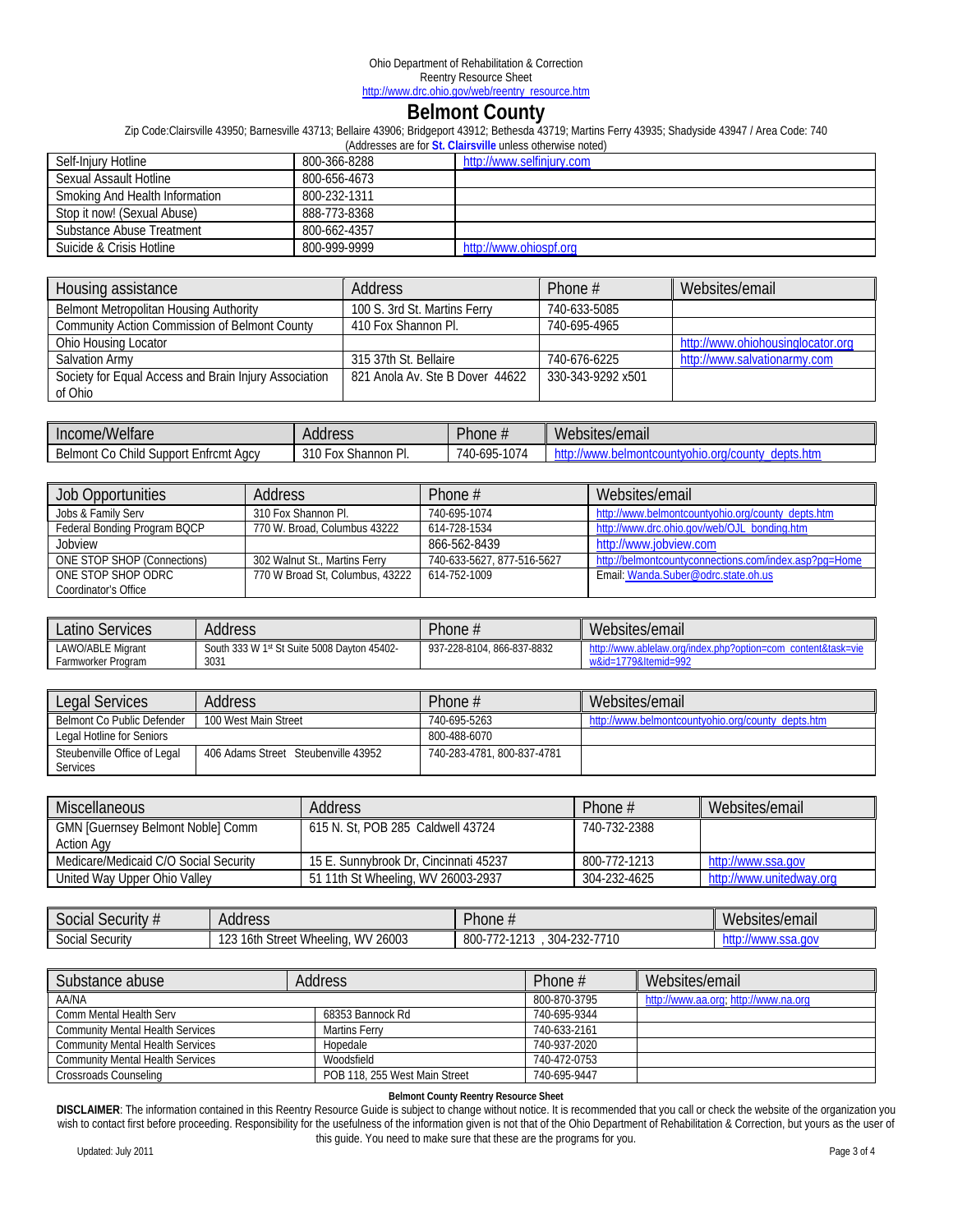## **Belmont County**

Zip Code:Clairsville 43950; Barnesville 43713; Bellaire 43906; Bridgeport 43912; Bethesda 43719; Martins Ferry 43935; Shadyside 43947 / Area Code: 740

| (Addresses are for St. Clairsville unless otherwise noted) |                               |              |                                   |  |
|------------------------------------------------------------|-------------------------------|--------------|-----------------------------------|--|
| Crossroads Counseling                                      | Bellaire                      | 740-676-5741 |                                   |  |
| <b>Crossroads Counseling</b>                               | Cadiz                         | 740-942-2891 |                                   |  |
| <b>Crossroads Counseling</b>                               | Woodsfield                    | 740-472-5333 |                                   |  |
| Mental Health and Recovery Board                           | 99 N. Sugar St                | 740-695-9998 | http://www.ohio.networkofcare.org |  |
| North Point Consulting & Behavioral Health Services        | 40060 National Road Bethesda  | 740-782-0092 |                                   |  |
|                                                            |                               | 877-392-3136 |                                   |  |
| North Point Consulting & Behavioral Health Services        |                               | 740-526-0204 |                                   |  |
| North Point Consulting & Behavioral Health Services        | Cadiz                         | 740-942-9944 |                                   |  |
| North Point Consulting & Behavioral Health Services        | Woodsfield                    | 740-472-2490 |                                   |  |
| Tri-County Help Center                                     | 104-1/2 North Marietta Street | 740-695-5441 |                                   |  |
|                                                            |                               | 800-695-1639 |                                   |  |
| <b>Tri-County Help Center</b>                              | Open Doors                    | 740-695-6400 |                                   |  |
| <b>Tri-County Help Center</b>                              | <b>Visitation Center</b>      | 740-695-1144 |                                   |  |
| Tri-County Help Center                                     | Cadiz                         | 740-942-1018 |                                   |  |
| Tri-County Help Center                                     | Woodsfield                    | 740-472-0255 |                                   |  |

**Belmont County Reentry Resource Sheet** 

**DISCLAIMER**: The information contained in this Reentry Resource Guide is subject to change without notice. It is recommended that you call or check the website of the organization you wish to contact first before proceeding. Responsibility for the usefulness of the information given is not that of the Ohio Department of Rehabilitation & Correction, but yours as the user of this guide. You need to make sure that these are the programs for you.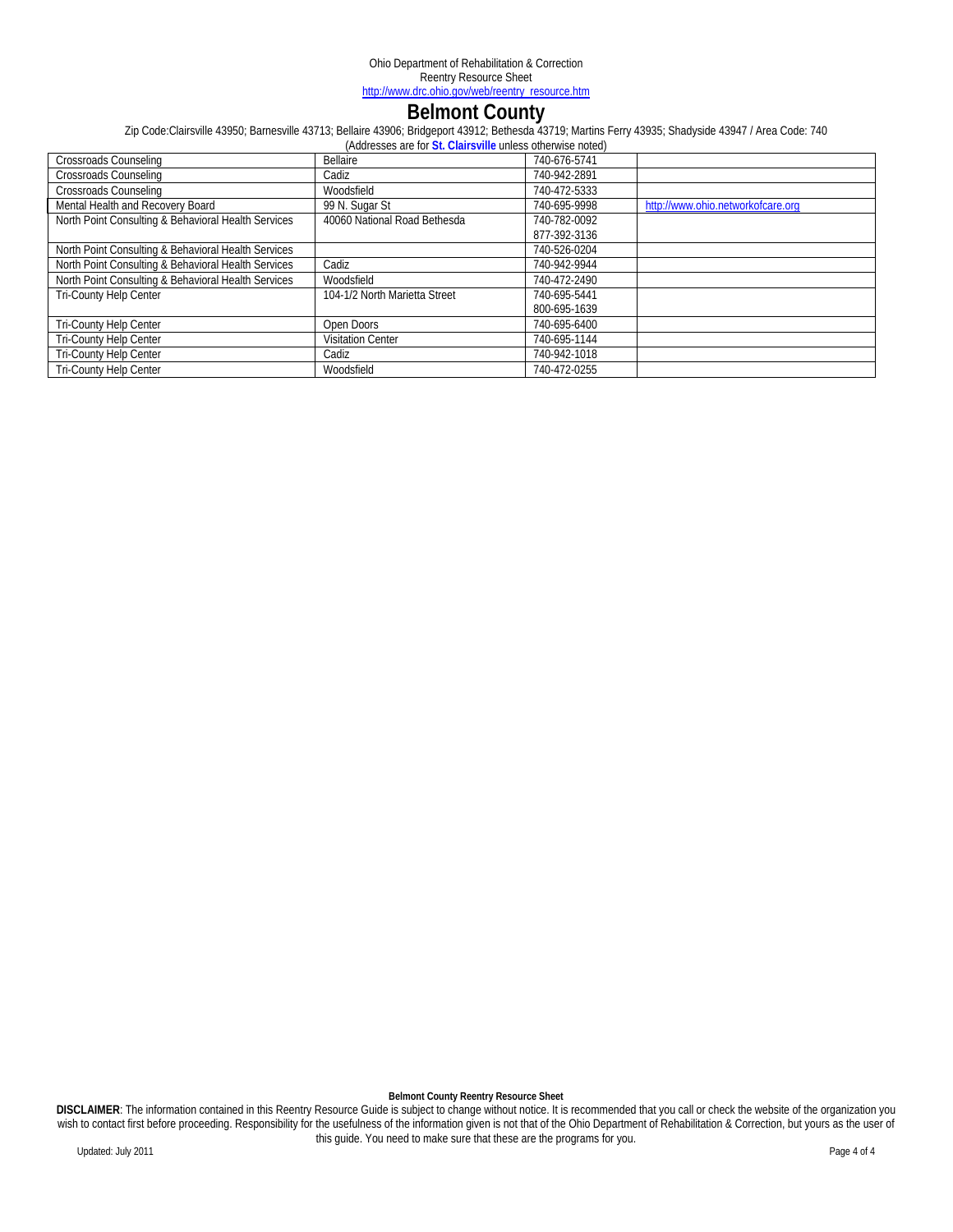# **Belmont County Health Department**

# **Belmont County General Health District**

68501 Bannock Road

St. Clairsville, OH 43950

[Healthy Homes NorthEast Resource Guide](http://www.healthyhomesnersp.org/explore/explore-2/healthy-homes-northeast-resource-guide)

740-695-1202

740-695-8890 Fax

Toll Free: 1-855-422-2793

Hours of Operation: 8:30 am to 4:30 PM

# **East Ohio Regional Hospital – Black Lung**

90 North 4<sup>th</sup> Street

Martins Ferry, OH 43935

Phone: 740-633-1100

Toll free 877-633-4715

No referral is necessary. Take your physician's referral to the clinic. If you would rather have us contact your physician, you can call for an appointment at (740) 633-4215 or toll free 1-877-633-4715. Monday – Friday 8:00am -4:30pm.

## **Belmont County – Housing**

### **Belmont Metropolitan Housing Authority**

**Jodi Geese, Executive Director**

100 South Third Street

Martins Ferry, OH 43935

740-633-5085

Fax: 740-633-9978

# **Belmont County – Social Services Agencies**

## **Belmont County Family and Children First Council**

Vannessa Berhalter, Coordinator 135 E. Main Street St. Clairsville, OH 43950 Phone: (740) 695-1144 Fax: (740) 695-9255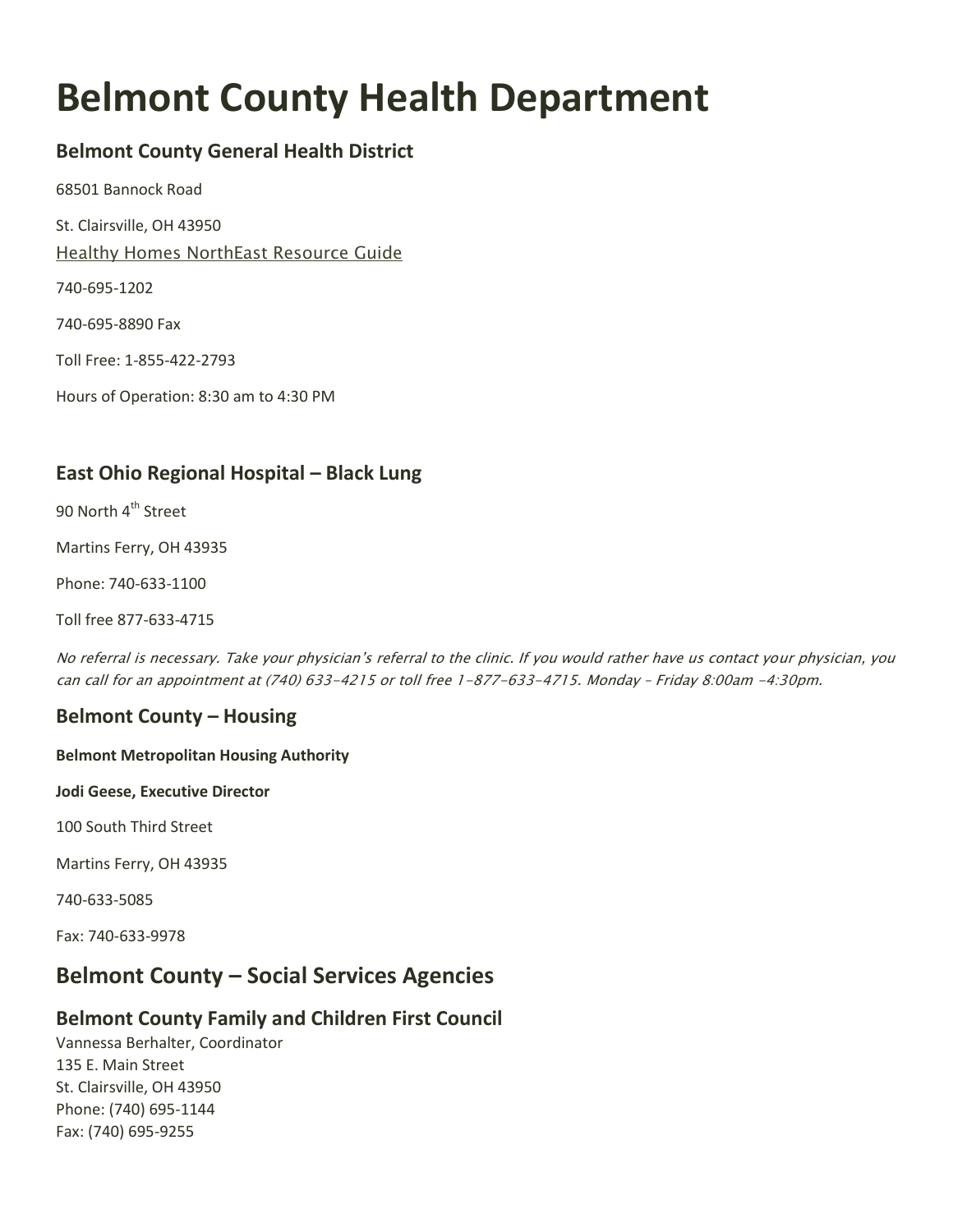Gary Obloy, Chair Belmont County/Community Action Commission 153 1/2 W. Main Street St. Clairsville, OH 43950 Phone: (740) 695-0293 Fax: (740) 699-2578

## **Belmont County Help Me Grow**

Pat Green-Wallace Project Director CAC of Belmont County, Inc. in Cooperation W/ Belmont Co. DJFS 155 W Main Street St. Clairsville, OH 43950 (740) 695-5000 Fax: (740) 695-5000

## **Churches & Charitable Organizations**

| <b>Bethesda United Methodist Church</b>             | 740-484-4712 |
|-----------------------------------------------------|--------------|
| <b>Catholic Charities of WV</b>                     | 304-905-9860 |
| <b>Catholic Neighborhood Center</b>                 | 304-232-7157 |
| <b>Christ the King Lutheran Church</b>              | 740-695-1631 |
| Christian Friendship Council - St. Anthony's Church | 740-635-9063 |
| <b>Epworth Center - SOWER Work Mission</b>          | 740-484-4705 |
| <b>First Church of God</b>                          | 740-635-2930 |
| <b>Good Will</b>                                    | 304-234-6535 |
|                                                     | 304-843-5347 |
| <b>House of Carpenter</b>                           | 304-233-4640 |
| <b>The Salvation Army</b>                           | 740-676-6225 |
| <b>St. Clairsville Council of Churches</b>          | 740-695-0690 |
| St. Luke's Soup Kitchen                             | 304-233-2992 |
| St. Mary's Church                                   | 740-633-1416 |
| <b>St. Paul's Episcopal Church</b>                  | 740-633-3611 |
| <b>St. Vincent De Paul Society</b>                  | 740-425-9438 |
|                                                     | 304-232-4230 |
| <b>South Bellaire Methodist Church</b>              | 740-676-1714 |

**Help Lines & Support Groups**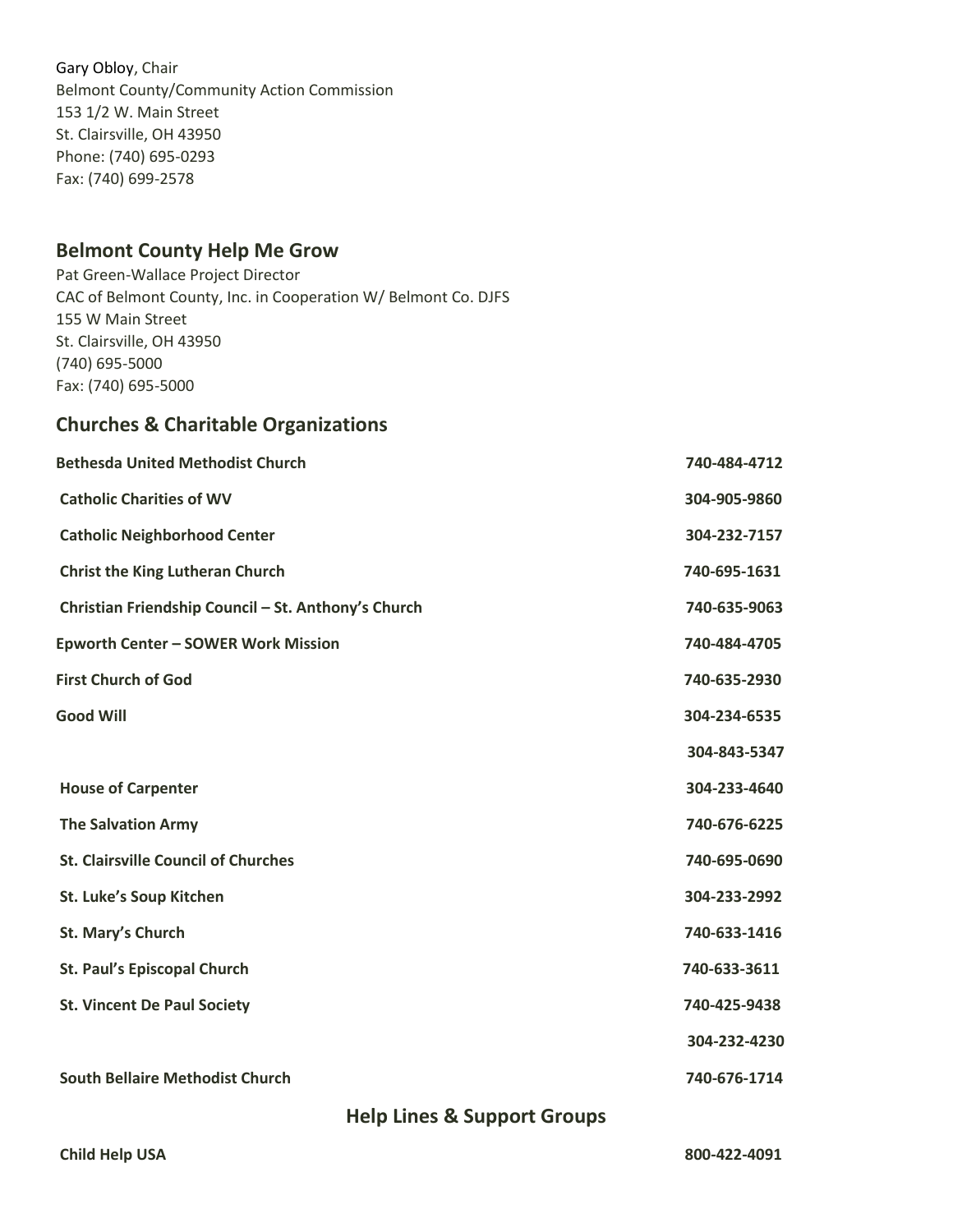| <b>First Candle/SIDS Alliance</b>                         | 800-221-7437 |
|-----------------------------------------------------------|--------------|
| Information Help Line for the Ohio Valley                 | 304-233-6300 |
| <b>Miracle of Life Support Group</b>                      | 740-695-5658 |
| <b>Mothers Against Drunk Driving</b>                      | 800-438-6233 |
| <b>National Down Syndrome Society</b>                     | 800-221-4602 |
| <b>National Multiple Sclerosis Society</b>                | 800-344-4867 |
| <b>National Runaway Switchboard &amp; Suicide Hotline</b> | 800-621-4000 |
| <b>Home Emergency Response System</b>                     | 740-633-4259 |

# **Housing**

| <b>Abby's Crossing</b>                                                | 740-484-4505 |
|-----------------------------------------------------------------------|--------------|
| <b>Barnesville Common Apartments</b>                                  | 740-425-1280 |
| <b>Barnesville Manor</b>                                              | 740-425-1151 |
| <b>Bel-Capre Apartments</b>                                           | 740-676-0213 |
| <b>Belmont Heights Apartments</b>                                     | 740-635-9219 |
| <b>Bridgeport Manor</b>                                               | 740-635-1294 |
| <b>Carnes Senior Apartments</b>                                       | 740-676-3396 |
| <b>Eastern Ohio Housing Development Corp.</b>                         | 740-635-0079 |
| <b>Glenwood Village</b>                                               | 740-484-4648 |
| <b>Jaycee Manor</b>                                                   | 740-633-1203 |
| <b>Kontogiannia Terrace</b>                                           | 740-695-4956 |
| <b>Lansing Limited</b>                                                | 740-635-3941 |
| <b>Stone House Place</b>                                              | 740-633-9929 |
|                                                                       | 740-633-1120 |
| <b>Parkview</b>                                                       | 740-795-5757 |
| <b>Plumbly Townhouses</b>                                             | 740-425-1085 |
| <b>County Department of Job and Family Services</b>                   | 740-695-1075 |
| <b>Connections</b>                                                    | 740-633-5627 |
| <b>Community Housing Improvement Program (CHIP)</b>                   | 304-242-1800 |
| <b>Very Low Income Housing Repair Program</b>                         | 740-374-7291 |
| <b>Emergency Home Repairs/Handicapped Accessibility Modifications</b> | 740-439-4478 |
| <b>Adult Basic and Literacy Education</b>                             | 800-350-124  |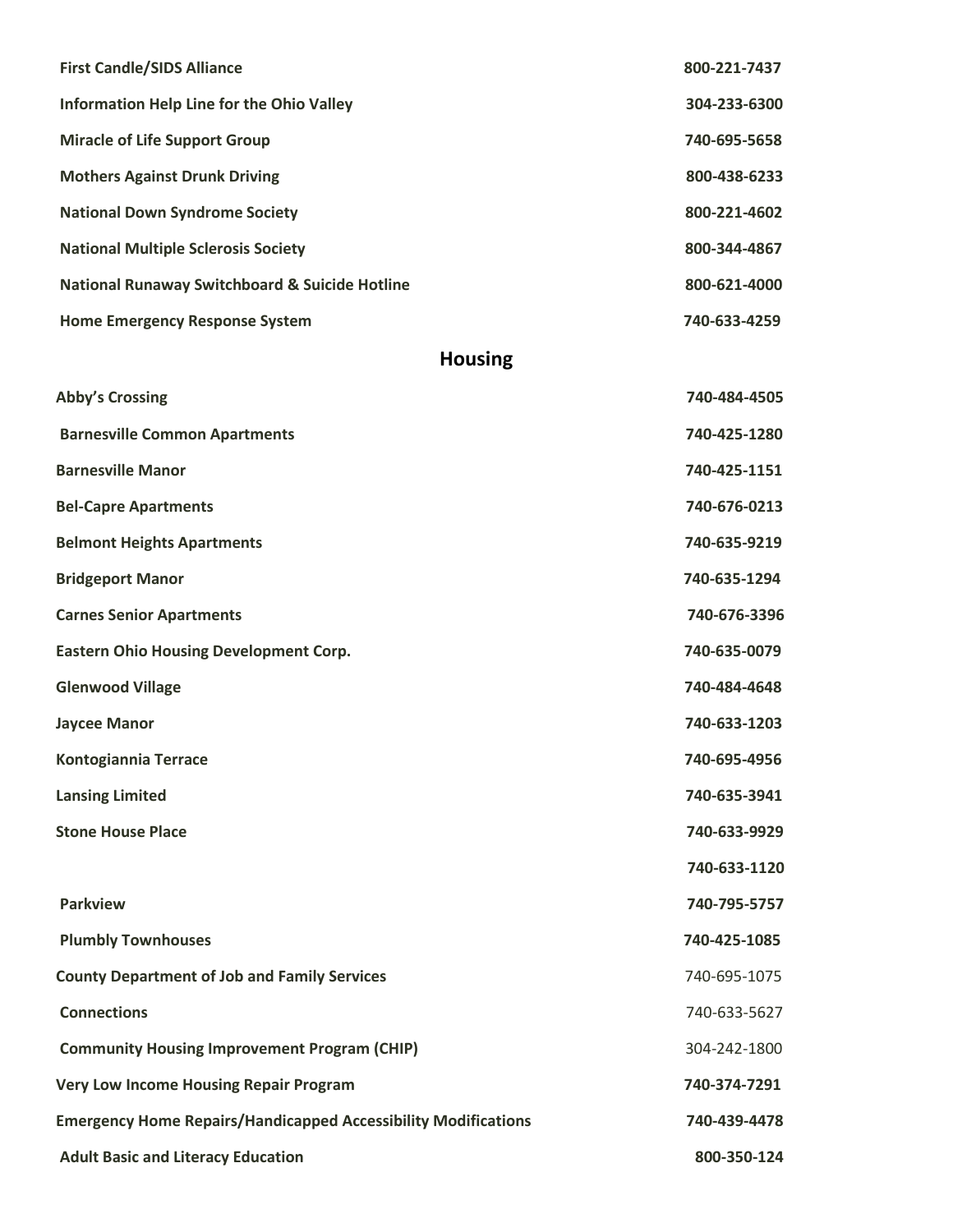## **Community Action Commission of Belmont County**

Gary F. Obloy, Executive Director 153 1/2 W. Main St. St. Clairsville, OH 43950 740-695-0294 740-695-9255 Fax

**Housing Office:** 740-695-4965

740-695-5477 Fax

**Kelsey Fund** 740-695-0293 ext. 236

Financial Aid is available to benefit widows and their minor children living in Belmont County, Ohio and Ohio County, West Virginia.

**Transportation:** Denise Miller 740-633-8964

**Weatherization Program** Dean Redinger, Weatherization Director 740-633-6340

**Bridges Program:** 740-633-5611

Bridges is an after school program that is located at three elementary schools in Belmont County.

**Work Force Programs at Connections**

*The Workforce Division offers three programs to assist community members*

*With employment and employment preparation and is located at the One Stop- Connections Office:* Teen Leadership; Older Youth; & Senior Community Service Employment Program

| 302 Walnut Street                                                |                                   |              |              |
|------------------------------------------------------------------|-----------------------------------|--------------|--------------|
| Martins Ferry, Oh 43935                                          |                                   |              |              |
| 740-633-5627                                                     |                                   |              |              |
| Toll Free: 877-516-5627                                          |                                   |              |              |
| Meredith Totterdale, Workforce Mentor                            |                                   |              |              |
| Cynthia Pugh, Job Coach - SCSEP                                  |                                   |              |              |
| Nelda Leach, Job Coach - SCSEP                                   |                                   |              |              |
| <b>HEAD Start Program</b>                                        | Shirley Johnson-Mallory, Director |              | 740-633-8964 |
| Emergency HEAP Program & EFSP Emergency Food and Shelter Program |                                   |              |              |
| Rita Smith, Emergency Services Manager                           |                                   | 740-695-2405 |              |
| <b>Senior Companion</b>                                          | Denice Miller                     |              | 740-633-8964 |

# **Medical/Mental/Substance Abuse Treatment Services**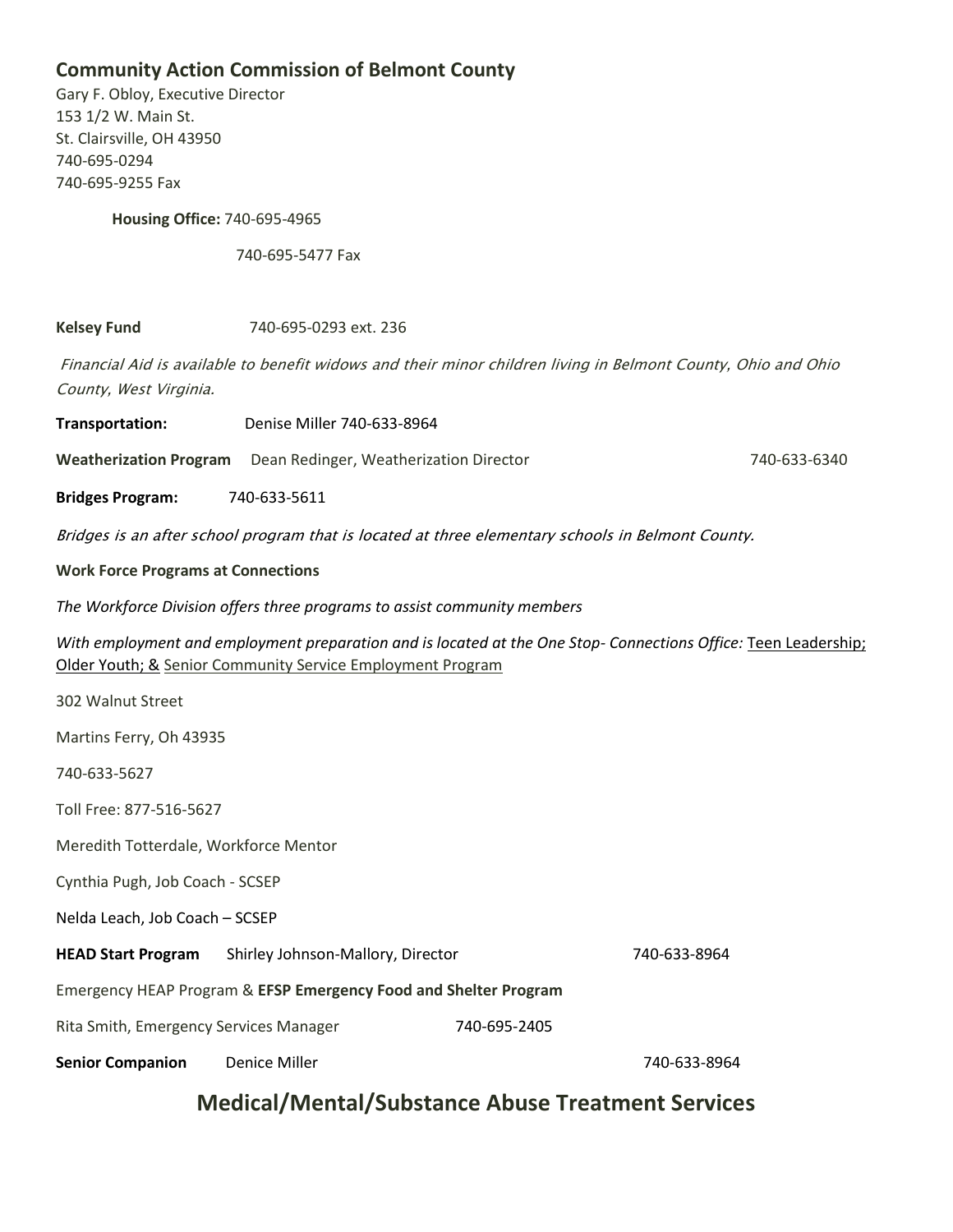| <b>American Cancer Society</b>                               |                      | 888-227-6446 |
|--------------------------------------------------------------|----------------------|--------------|
| <b>American Heart Association</b>                            |                      | 800-242-8721 |
| <b>American Red Cross</b>                                    |                      | 304-232-0711 |
| <b>CDC National Prevention Information Network</b>           |                      | 800-458-5231 |
| <b>Crossroads Counseling Services</b>                        |                      | 740-695-9447 |
|                                                              |                      | 740-676-5741 |
| <b>Easter Seals Rehabilitation Center</b>                    |                      | 740-695-5979 |
|                                                              |                      | 304-242-1390 |
| <b>Fox Run Hospital</b>                                      |                      | 740-695-2131 |
|                                                              |                      | 800-245-2131 |
| <b>Hillcrest Behavioral Health Services</b>                  | <b>Adult</b>         | 304-234-8517 |
|                                                              | <b>Partial Hosp.</b> | 304-234-8810 |
|                                                              | Outpatient           | 304-234-8517 |
| Long Term Care Ombudsman                                     |                      | 330-364-3465 |
|                                                              |                      | 800-967-0615 |
| <b>Medicare Claims</b>                                       |                      | 101-515-8000 |
| <b>North Point Counseling and Behavioral Health Services</b> |                      | 740-526-0204 |
| <b>Ohio Hills Health Services</b>                            |                      | 740-425-5165 |
| <b>Student Services</b>                                      |                      | 740-676-4815 |
| <b>Tri-County Help Center</b>                                |                      | 740-695-5441 |
|                                                              |                      | 800-695-1639 |
| <b>Western Psychiatric Institute and Clinic</b>              |                      | 412-624-2100 |
| <b>Senior/Elderly Services</b>                               |                      |              |
| Aftenheim Resource-Referral Center                           |                      | 304-243-0996 |
| Area Agency on Aging-Region 9                                | 800-945-4250         |              |
| <b>Belmont Senior Services</b>                               |                      | 740-695-4142 |
|                                                              |                      | 740-425-9101 |
|                                                              |                      | 740-676-9473 |
|                                                              |                      | 740-484-1416 |
|                                                              |                      | 740-686-9832 |
|                                                              |                      | 740-633-6823 |